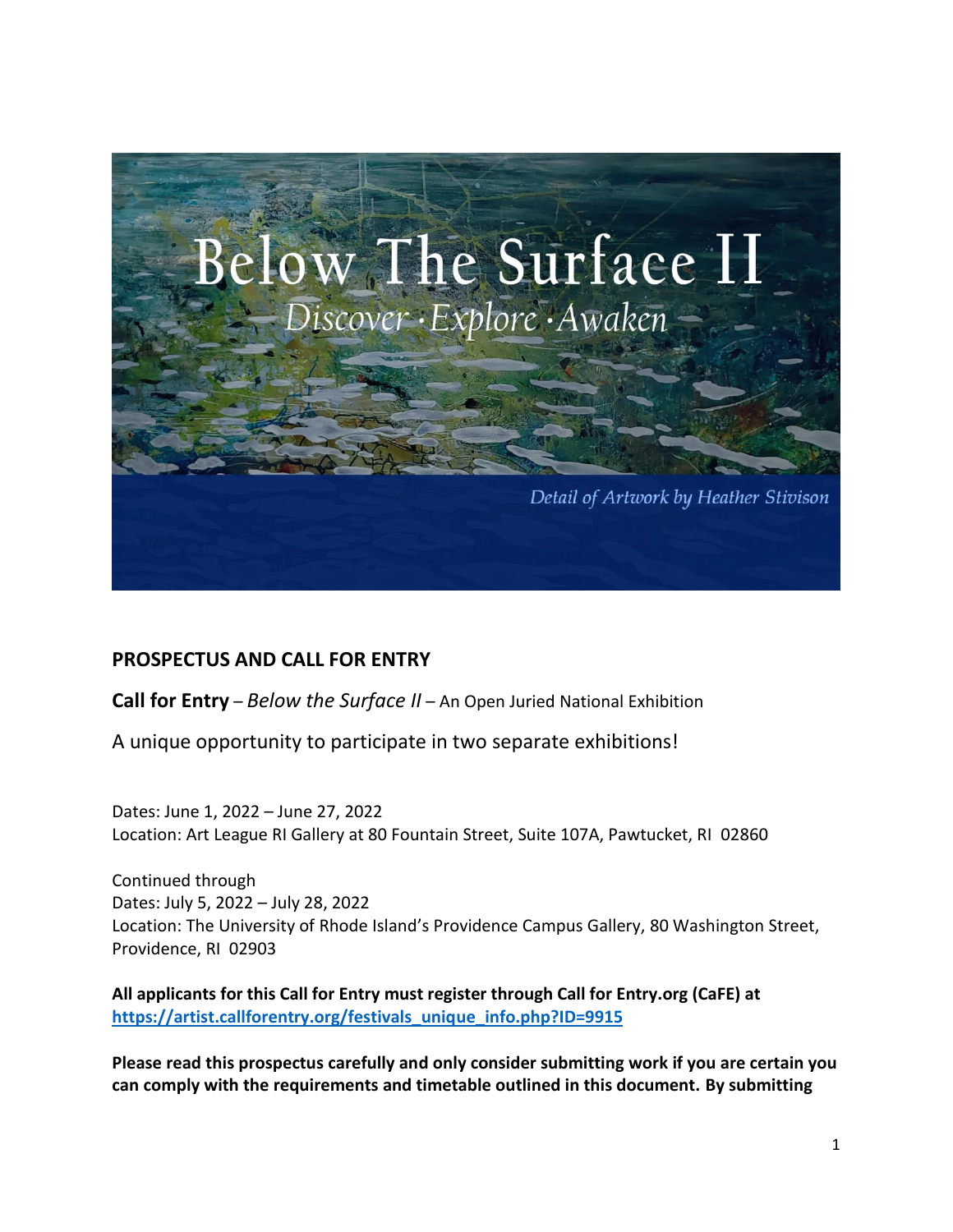**artwork to this Call for Entry, and if your work is selected for this exhibition, you agree to exhibit your work from June 1, 2022 through July 28, 2022 in both exhibitions listed above.**

### **Prospectus**

Close to 70% of the earth is covered by the ocean. It is fundamental to our existence and its health is vital to our livelihood. Despite this, most people barely understand the workings of the ocean. The ocean and its currents area a powerful force, critical to life on this planet. All activity in the ocean affects climate, the weather and even the shape of the land. *Below the Surface II*  is the continuation of an original concept started in the [Synergy Project,](https://www.synergyexperience.org/) where the discoveries and results from ocean science research are communicated through art and artistic expression.

We are looking for work in all media that explores what we know about the ocean and what we are still discovering. Ocean science, currents, ocean life, how oceans interact with the atmosphere, how populations depend on the oceans as their food source, and how the balance of the ocean environment is threatened by the human impact on our planet.

*Below the Surface II* attempts to demonstrate how the ocean affects your environment and will display work that calls attention to the impact of the ocean on our lives, what we have and can learn from it, and how it affects the earth's inhabitants. Consider some questions. What can we learn from the ocean? What intrigues you about the ocean? What have you learned about the ocean and have you expressed this in your artwork?

Through the universal language of art, this exhibition hopes to provide opportunities for a broader understanding and awareness of the ocean, its effect on the environment, and the importance of protecting it.

# **IMPORTANT TIMELINE DATES:**

**Exhibition at Art League RI Gallery:** Wednesday, June 1, 2022 – Monday, June 27, 2022 **Public Reception and Awards at Art League RI Gallery:** Evening, Saturday, June 4, 2022

**Exhibition at University of Rhode Island Providence Gallery:** Tuesday, July 5, 2022 – Thursday, July 28, 2022

**Gallery Night Reception at the University of Rhode Island Providence Gallery**: Thursday, July 21, 2022

**Registration Deadline**: Saturday, April 30, 2022

**Notification of Acceptance:** On or before Monday, May 9, 2022 via Call for Entry (CaFE) email.

**In-person Drop Off at Art League RI Gallery:** Saturday, May 21, 2022, 12:00 – 4:00 pm; Monday, May 23 & Tuesday, May 24, 2022 from 12:00 – 5:00 pm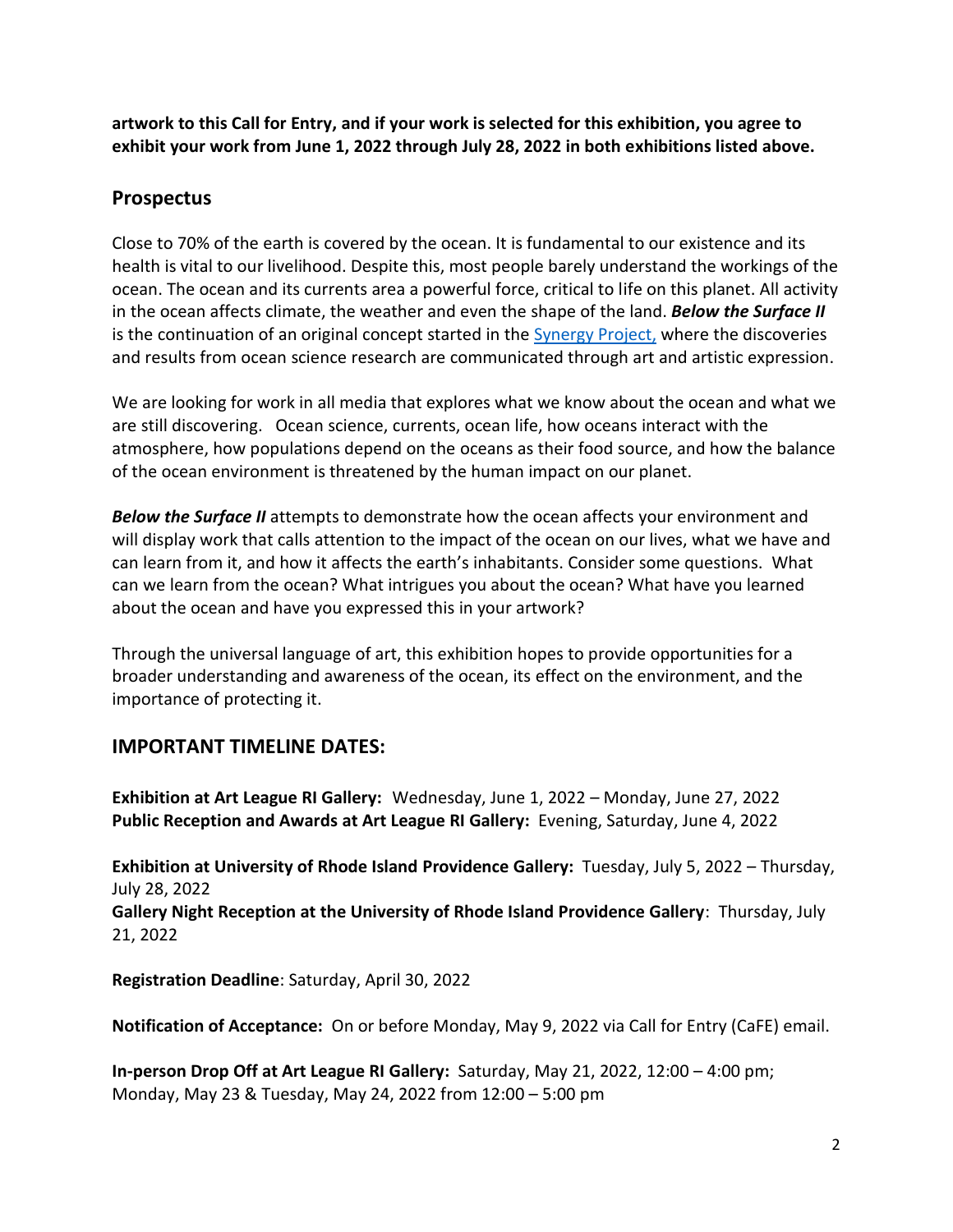**In-person Pick Up at URI Gallery, 80 Washington Street, Providence, RI:** Friday, July 29, 2022, 2:00 pm – 5:00 pm at the receiving door on Clemence Street, between Washington and Westminster Streets.

**Shipped Artwork:** The address for shipped artwork is: The UPS Store #504, Attn: Art League RI, 1643 Warwick Avenue, Warwick, RI 02889 Phone: 401-738-4612 Shipped artwork must be received by the UPS Store no later than Wednesday, May 18, 2022

#### **Jurors:**

Heather E. Stivison – Contemporary Artist and Museum Consultant; <https://www.heatherstivisonart.com/home>

Michael Rose - Art Historian, Gallerist, and Appraiser; Gallery Manager [Providence Art Club;](https://providenceartclub.org/) Founder [Michael Rose Fine Art](https://www.michaelrosefineart.com/) 

Steven Pennell – Coordinator of Arts and Culture, University of Rhode Island, <https://www.linkedin.com/in/steven-pennell-80a8067/>

| Awards:               |       |
|-----------------------|-------|
| 1 <sup>st</sup> Prize | \$500 |
| 2 <sup>nd</sup> Prize | \$400 |
| 3rd Prize             | \$200 |

[Art League RI,](https://artleagueri.org/) a non-profit, membership organization has been supporting and promoting artists and the arts for the past 22 years.

**Eligibility:** Any artist who is at least 18 years or older may participate to the extent that their participation is allowed by law.

**Artwork:** All 2D and 3D media is eligible. Artwork previously exhibited with ALRI is not permitted. All work must be original. Work found to be copied from copyrighted work will not be hung. Reprints are not permitted. All work must be exhibition ready to install with the appropriate hardware. No saw-tooth hangers or clips. Work that does not adhere to the guidelines, or is deemed not to be a faithful representation of the image submitted, will not be exhibited. Artwork must be appropriate for viewers of all ages.

**Submittal Fee:** Art League RI members may submit up to 3 pieces for \$35.Non-members may submit up to 2 images for \$35. All CaFE fees are non-refundable and must be paid by credit/debit card. Payment of those fees indicates the acknowledgement of the terms and conditions of the exhibition.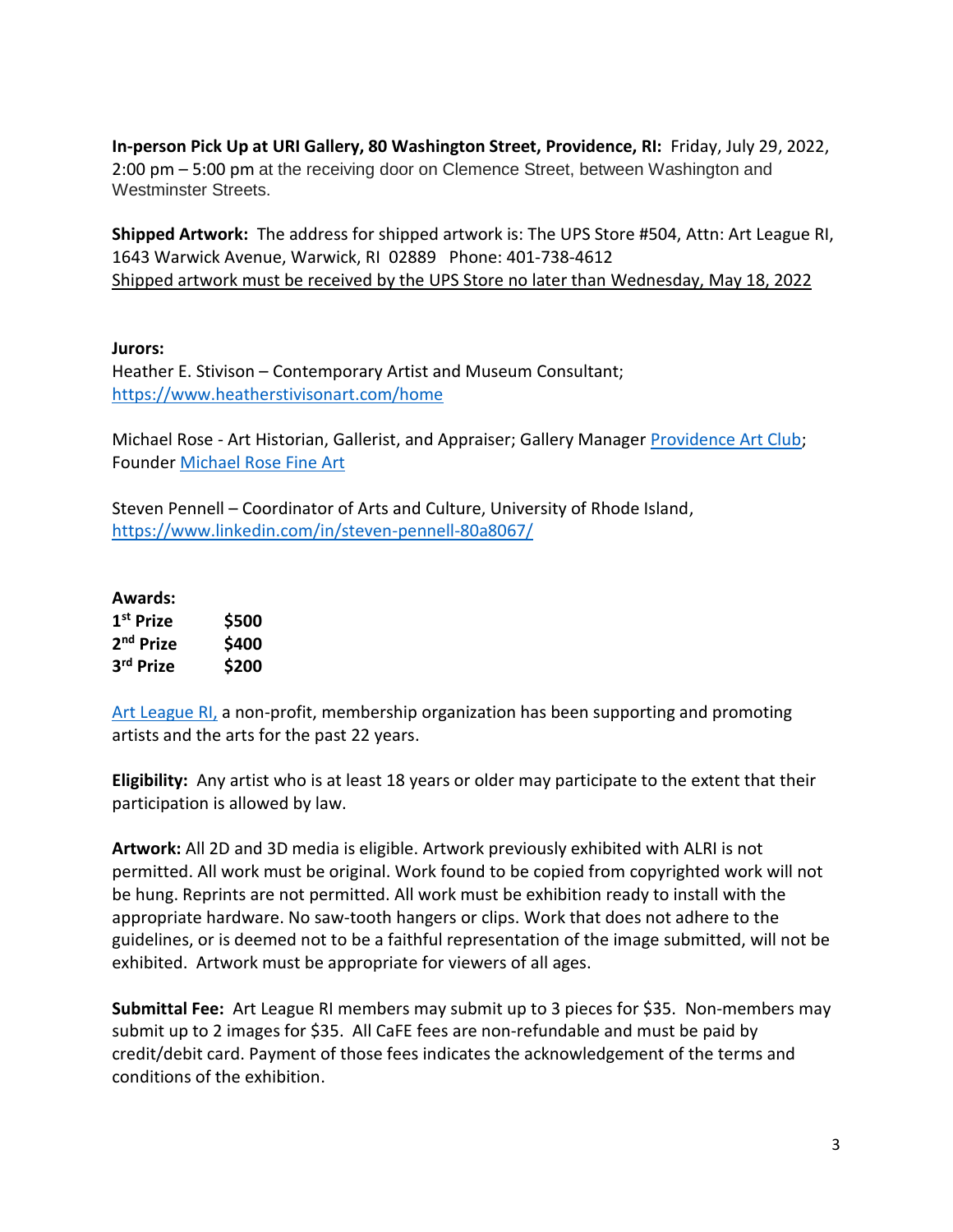**Size Limit:** Maximum size up to 40" wide and 60" high including the frame. Artists may have multiple pieces (diptych, triptych etc.) to make up one work. 3D work will be moved on a regular basis for events. We ask that the overall footprint of 3D work be 40" x 60" or less with a weight limit of 100 lbs.

**Installation Pieces and Digital Artwork:** Must include a detailed description of any electrical, lighting, or space requirements. Digital work must include all technical equipment, including but not limited to, screens / monitors, wiring, etc. along with a clear set of installation directions.

**In-Person Delivery of Accepted Work:** All in-person deliveries will be made Saturday, May 21, 2022, between 12 noon and 4pm & Monday, May 23 and Tuesday, May 24, 2022 between 12 noon and 5pm, at 80 Fountain Street, Suite 107A, Pawtucket, RI 02860. Parking and entrance to the building is on the Middle Street side of the building, not the Fountain Street side.

Please DO NOT use Styrofoam peanuts or their equivalents in packing. Accepted work MUST remain in the Gallery for the duration of the exhibit.

**Shipment of Accepted Work:** Shipped deliveries must arrive at a designated UPS facility in Rhode Island no later than Wednesday, May 18, 2022. **Specific instructions will be communicated via a separate e-mail to those artists whose work is accepted.** Please make sure that the box and materials that you use will adequately protect yourwork, and DO NOT use Styrofoam peanuts or their equivalents in packing.

**Handling Fee:** A \$15 ALRI handling fee will be required for each box shipped. Artists whose work is accepted and ship their work will be billed separately via email. The handling fee must be paid in advance**. Art League RI reserves the right to disqualify juried artwork if the handling fee is not paid before the opening of the exhibition.** 

**Sales & Commissions:** Sales are encouraged. Work may be for sale or listed as not for sale (NFS); however, no work may be listed as Price on Request (POR). Prices provided by the artist should reflect the 30% (members), 40% (non-members) commission taken by ALRI on all artwork sold. Artists will be paid their 70% (members), 60% (non-members) percentage of the sale by ALRI within 30 calendar days after the exhibition closes.

**Liability - Legal Agreement & Participant's Waiver:** Submission of work automatically waives any claim for damage or loss against ALRI, 80 Fountain Street Gallery or the University of Rhode Island, including the officers, members, and employees. ALRI will exercise reasonable care in handling all entries, but will not assume any liability for loss or damage while in ALRI's possession. Work should be independently insured by the artist.

**Usage Rights:** The artist retains all copyright interests or claims that they have in their art. By submitting images, you give ALRI the right to use and reproduce the images to market